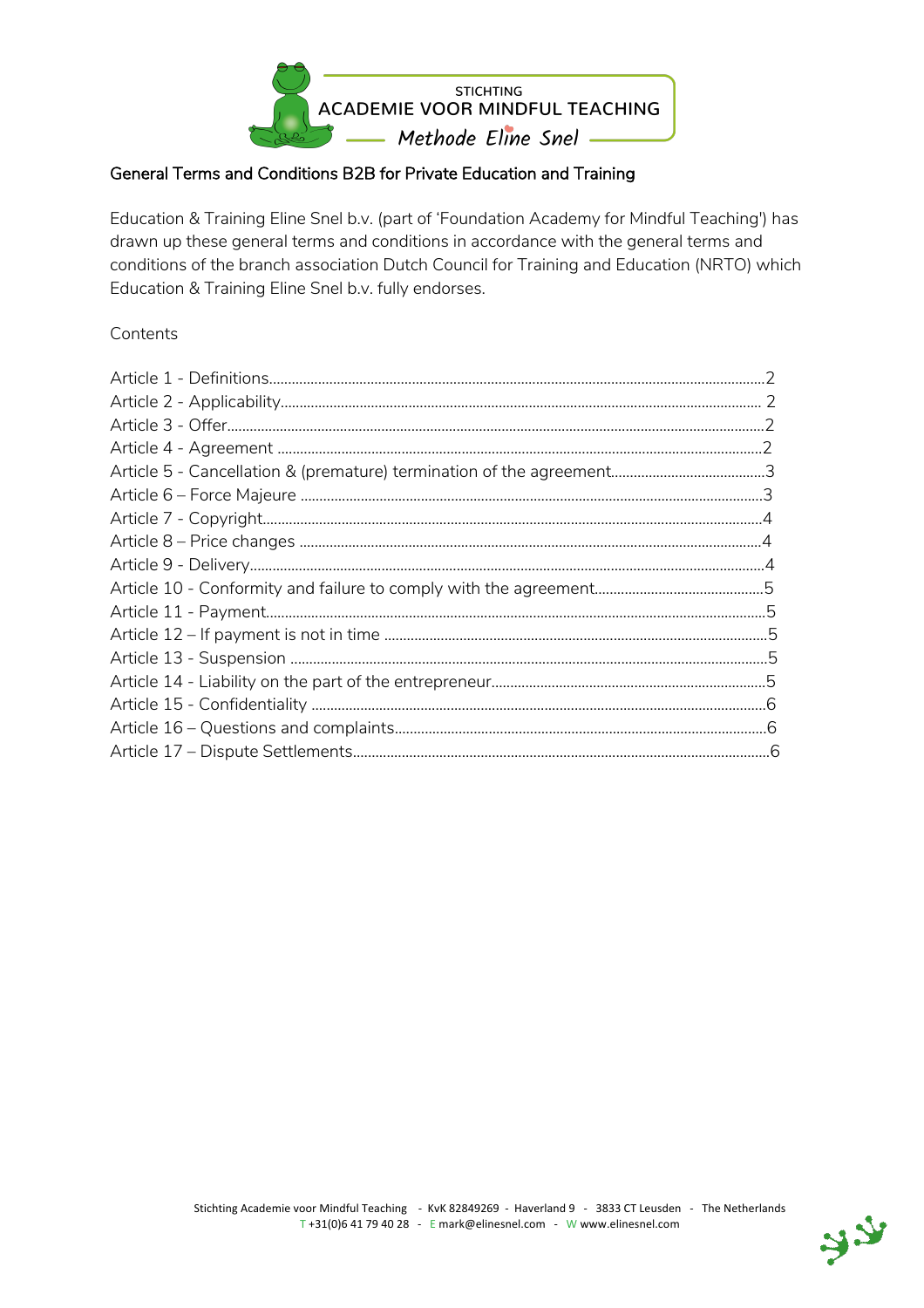### Article 1 - Definitions

| Educational Service | Providing education, study programmes<br>and/or training and/or the provision of<br>teaching materials and/or offering (modular)<br>examinations and/or courses with<br>accreditation of prior learning and/or another<br>form of assessment. |  |
|---------------------|-----------------------------------------------------------------------------------------------------------------------------------------------------------------------------------------------------------------------------------------------|--|
| Agreement           | An agreement, as referred to in Article 4.                                                                                                                                                                                                    |  |
| You                 | You, i.e. the employer (or the employer's                                                                                                                                                                                                     |  |
|                     | employee, also referred to as the course                                                                                                                                                                                                      |  |
|                     | participant), or the successors in title of the<br>employer or self-employed person acting in<br>the conduct of a business or profession and                                                                                                  |  |
|                     |                                                                                                                                                                                                                                               |  |
|                     |                                                                                                                                                                                                                                               |  |
|                     | who purchases an educational service from                                                                                                                                                                                                     |  |
|                     | Education & Training Eline Snel b.v.                                                                                                                                                                                                          |  |
| Trainer             | A private trainer / training agency                                                                                                                                                                                                           |  |
|                     | who/which is a member of the NRTO.                                                                                                                                                                                                            |  |

## Article 2 - Applicability

These General Terms and Conditions of the Sector Association the Dutch Council for Training and Education (NRTO) are not mandatory for members of the NRTO. A member may, however, declare these general terms and conditions applicable by providing / publishing these General Terms and Conditions. If the general terms and conditions have been declared applicable, these will apply to all offers, work, tenders and agreements for training and courses between you and the trainer.

#### Article 3 - Offer

Education & Training Eline Snel b.v. will issue the offer (preferably) in writing or by electronic means.

#### Article 4 - Agreement

1. The assignment will be accepted, provided that there is complete consensus ad idem between parties regarding the contents and the implementation conditions. The consensus ad idem regarding the contents of the assignment will come into effect on the one hand due to the fact that the Trainer has collected the necessary information in a sufficiently detailed manner, and on the other hand due to the fact that you have provided, to the best of your knowledge, all essential information for the set-up and execution of the assignment. The agreement will come into effect by means of your acceptance of the offer. After the agreement has come into effect, you will receive confirmation thereof in writing or by electronic means.

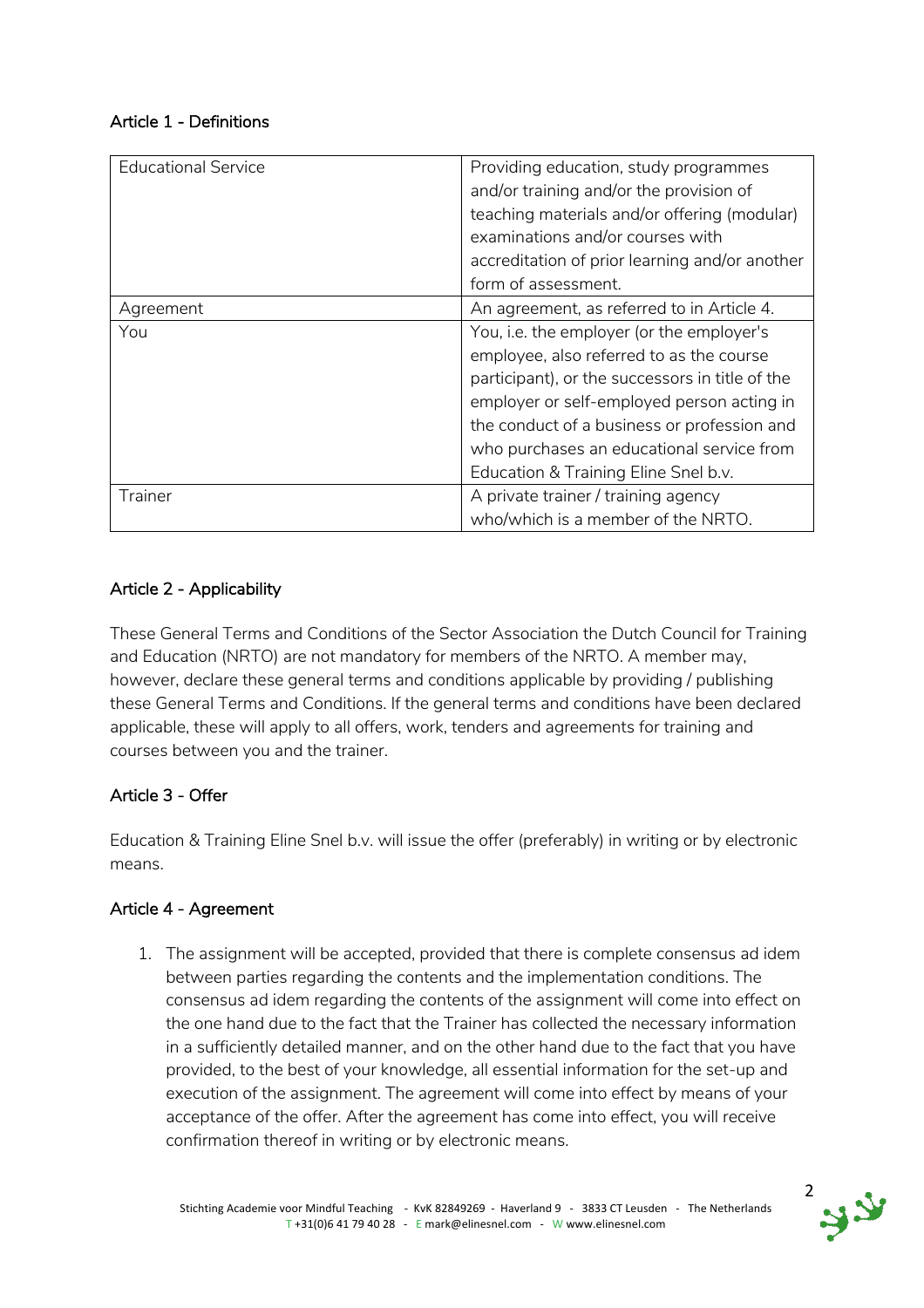2. If, during the execution of the assignment, facts or circumstances occur, which (could) affect the achieved consensus ad idem, you and Education & Training Eline Snel b.v. will consult together in a timely manner in this regard, in order to adjust the arrangements to the change in situation.

### Article 5 - Cancellation & (premature) termination of the agreement

1. You may cancel and terminate at any time an agreement concluded for a specific term. Education & Training Eline Snel b.v. will provide you with confirmation thereof. However, you are bound to abide by the following provisions for cancellation or premature termination.

|                              | Course duration is less than | Course duration is 1         |
|------------------------------|------------------------------|------------------------------|
|                              | 1 academic year              | academic year or more than   |
|                              |                              | 1 academic year              |
| Cancellation up to 2 months  | 30% of the agreed price      | 20% of the agreed price for  |
| prior to commencement        | after deduction of study     | the next academic year only  |
|                              | material not yet received    | and after deduction of study |
|                              |                              | material not yet received    |
| Cancellation between 2       | 50% of the agreed price      | 50% of the agreed price for  |
| months and 1 month prior to  | after deduction of study     | the next academic year only  |
| commencement                 | material not yet received    | and after deduction of study |
|                              |                              | material not yet received    |
| Cancellation between 1       | 70% of the agreed price      | 70% of the agreed price for  |
| month and 2 weeks prior to   | after deduction of study     | the next academic year only  |
| commencement                 | material not yet received    | and after deduction of study |
|                              |                              | material not yet received    |
| Cancellation less than 2     | 100% of the agreed price     | 100% of the agreed price for |
| weeks prior to               | after deduction of study     | the next academic year only, |
| commencement                 | material not yet received    | after deduction of the study |
|                              |                              | material not yet received    |
| <b>Premature Termination</b> | 100%                         | 100%                         |

- 2. Cancellation prior to the commencement of the education programme, or in the event of premature termination, shall be notified in writing or by electronic means;
- 3. In the case of automatic extension, subscription-based courses may be cancelled free of charge after the agreed subscription period, with a notice period of 12 months. The Trainer has the right to withdraw from an assignment where proper execution of the assignment is prevented due to changes that are beyond the Trainer's control.

## Article 6 - Force Majeure

1. Force majeure is any shortcoming in the implementation of the Agreement which cannot be attributed to Education & Training Eline Snel BV because it is not due to its fault, or which cannot be attributed to Education & Training Eline Snel BV by virtue of the law, legal action or generally accepted views.

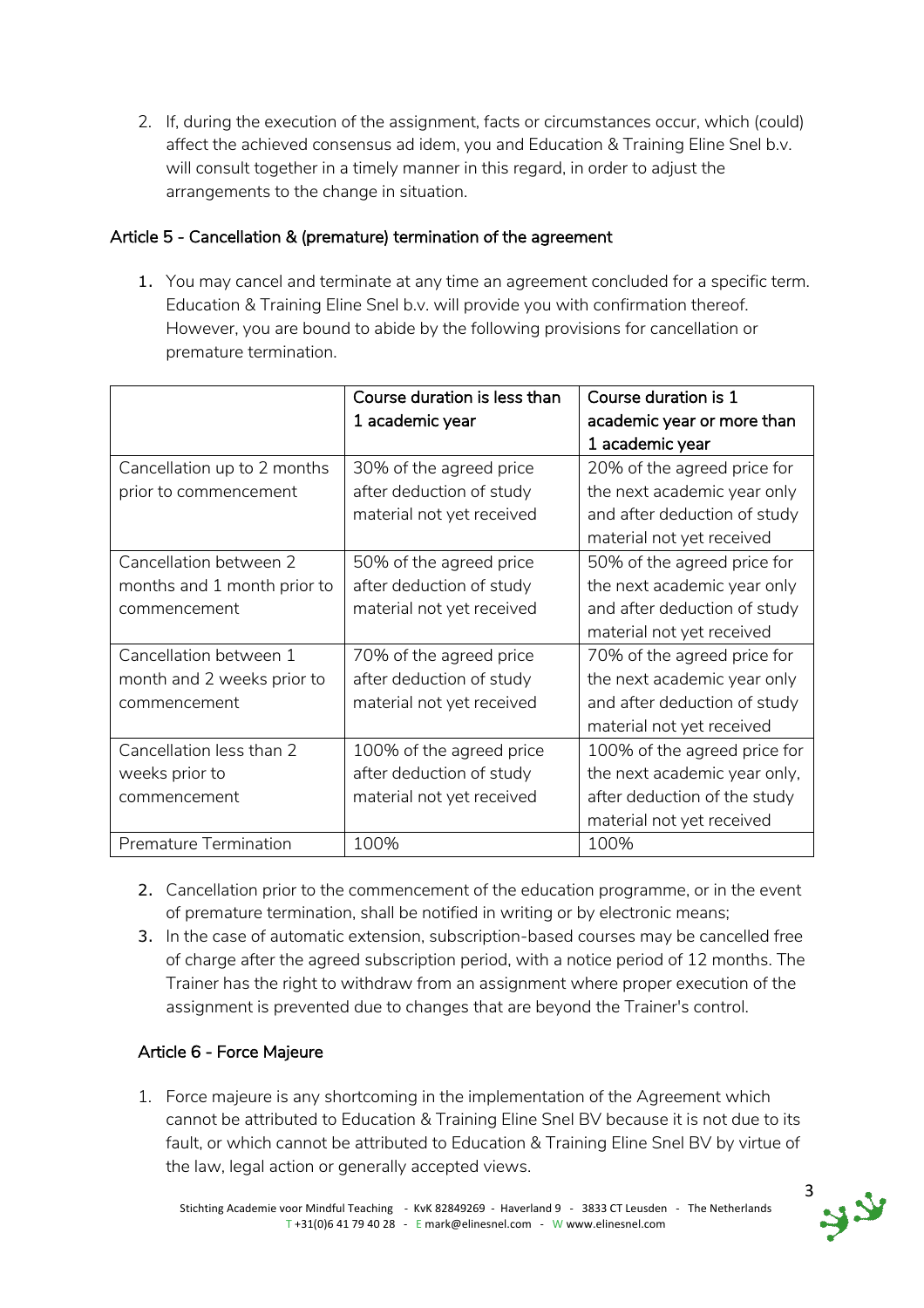- 2. In the event of temporary force majeure on the part of Education & Training Eline Snel b.v., Education & Training Eline Snel b.v. has the right to extend the delivery period by the period that the temporary force majeure continues. Under temporary force majeure is also understood the case that insufficient registrations have been received by Education & Training Eline Snel BV for a planned Education or event, or that there are restrictions imposed by the Government due to COVID-19.
- 3. In the event of permanent force majeure which makes commencement of services impossible, both Education & Training Eline Snel b.v. and you have the right to dissolve the agreement extrajudicially without the right to claim damages. Under permanent force majeure is also understood the situation that after a first postponement of the starting date of a Course or event insufficient registrations have been received by Education & Training Eline Snel BV.
- 4. In the event of temporary force majeure on the part of Education & Training Eline Snel b.v., including the situation that no teacher is available for a planned day of instruction, Education & Training Eline Snel b.v. has the right to cancel the day of instruction. Education & Training Eline Snel b.v. has the obligation to do everything possible to prevent that no teacher is available. The concerning cancelled day of instruction will be rescheduled as soon as possible and you will be informed in time.

# Article 7 - Copyright

The course material offered is exclusively intended for personal use. All the items provided by Education & Training Eline Snel b.v., such as books, mock examinations, readers, models, technologies, instruments and software are protected by copyright vested in Education & Training Eline Snel b.v. or third parties. Without the express permission in writing from Education & Training Eline Snel b.v., the items referred to in this Article may not be multiplied, disclosed and/or brought to the knowledge of third parties in another manner, or provided to third parties, during the term of the course as well as thereafter. It is also not permitted to disclose the material in an altered form, or to use the material in one's own name, without permission in writing from Education & Training Eline Snel b.v.. The copyright/ownership rights to the course are fully vested in Education & Training Eline Snel b.v.

## Article 8 – Price Changes

If a price change occurs within three months after concluding the agreement, but still prior to commencement of the educational service, this will not have any impact on the agreed price.

#### Article 9 - Delivery

Teaching materials: Education & Training Eline Snel b.v. will deliver the teaching materials to you in a timely manner. Delivery in a timely manner is also taken to mean providing access in a timely manner to any teaching materials offered by electronic means.

## Article 10 - Conformity and the failure to comply with the agreement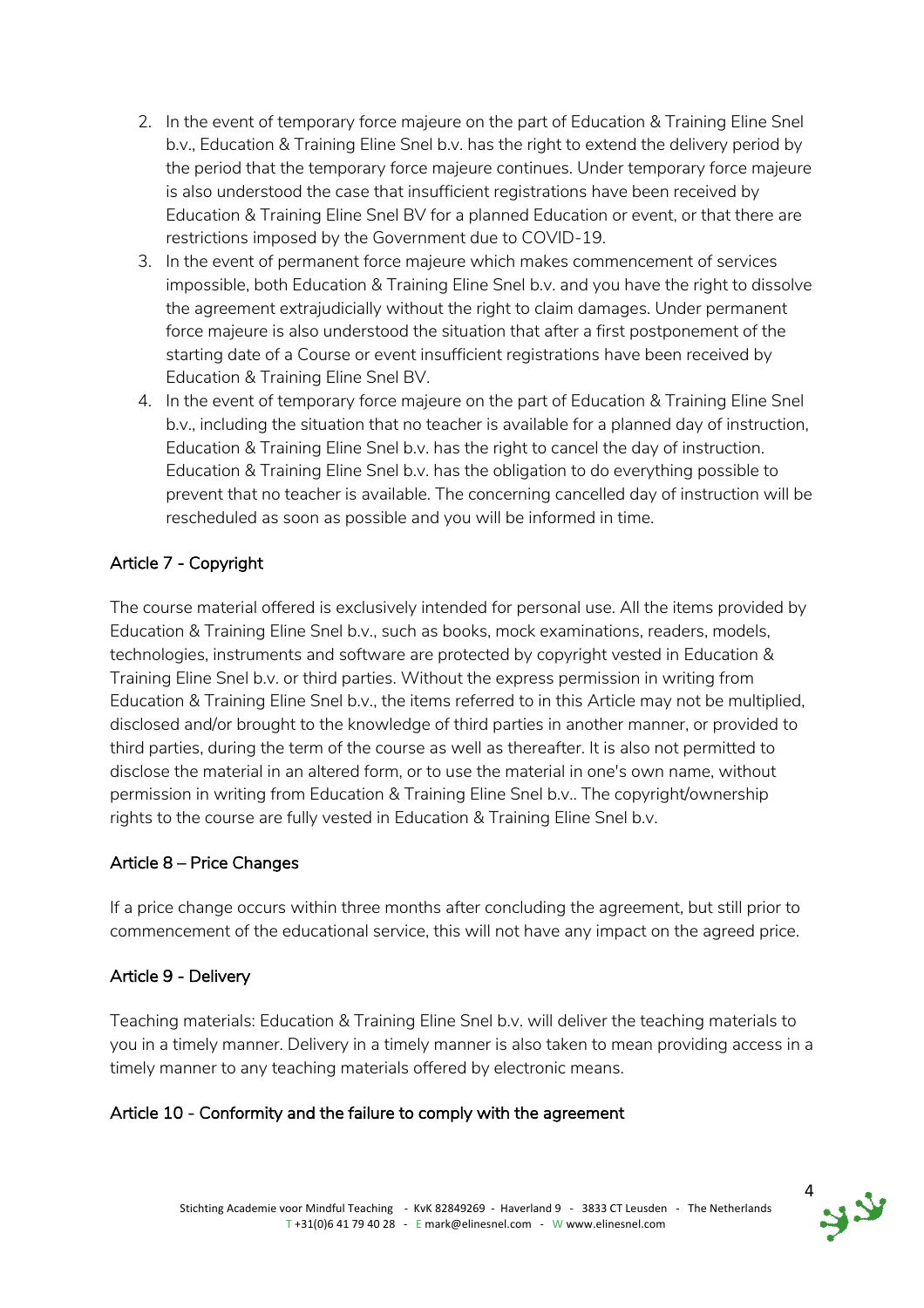- 1. The educational service and the teaching materials delivered must meet your reasonable expectations. If you do not fulfil your obligations, Education & Training Eline Snel b.v. will be entitled to suspend his/her obligations. If Education & Training Eline Snel b.v. does not fulfil his/her obligations, you will be permitted to suspend your obligations. In the event of partial or improper fulfilment, suspension will only be permitted insofar as it is justified by the failure.
- 2. Education & Training Eline Snel b.v. has the right of retention if you fail in the fulfilment of a due and payable obligation, unless the failure does not justify this retention.
- 3. If one of the parties is in default of the performance of the agreement, the other party will be entitled to terminate the agreement, unless the failure does not justify termination due to its minor significance.

## Article 11 - Payment

- 1. Payment will take place by means of transfer of the amount owed to a bank account to be stated by Education & Training Eline Snel b.v. at the time of the purchase or delivery, or by means of an electronic form of payment recognised by banks.
- 2. If payment in instalments has been agreed, you must with due regard to the provisions of sub-clause 3 - make the payments in accordance with the instalments and the percentages, as these are recorded in the agreement.
- 3. The payment for the educational service will take place prior to the time at which the educational service starts. Education & Training Eline Snel b.v. can require that you pay the full amount no later than 30 working days prior to the day of the commencement of the educational service.

## Article 12 - If payment is not made in time

You will be in default from the expiry of the payment date. Education & Training Eline Snel b.v. will be entitled to charge commercial interest over the amount still owed, as well as the other costs, including extrajudicial collection costs.

#### Article 13 - Suspension

Education & Training Eline Snel b.v. will suspend the charging of interest and collection costs during the handling of a complaint or a dispute in conformity with the provisions of Articles 16 and 17.

## Article 14 - Liability on the part of Education & Training Eline Snel b.v.

Insofar as Education & Training Eline Snel b.v. fails culpably and you suffer damage as a result thereof, the liability on the part of Education & Training Eline Snel b.v. will be limited to payment of direct damage or loss. The total damage that Education & Training Eline Snel b.v. must compensate will never be higher than the costs you have paid for the Educational Service concerned, where the damage has become apparent.

## Article 15 - Confidentiality

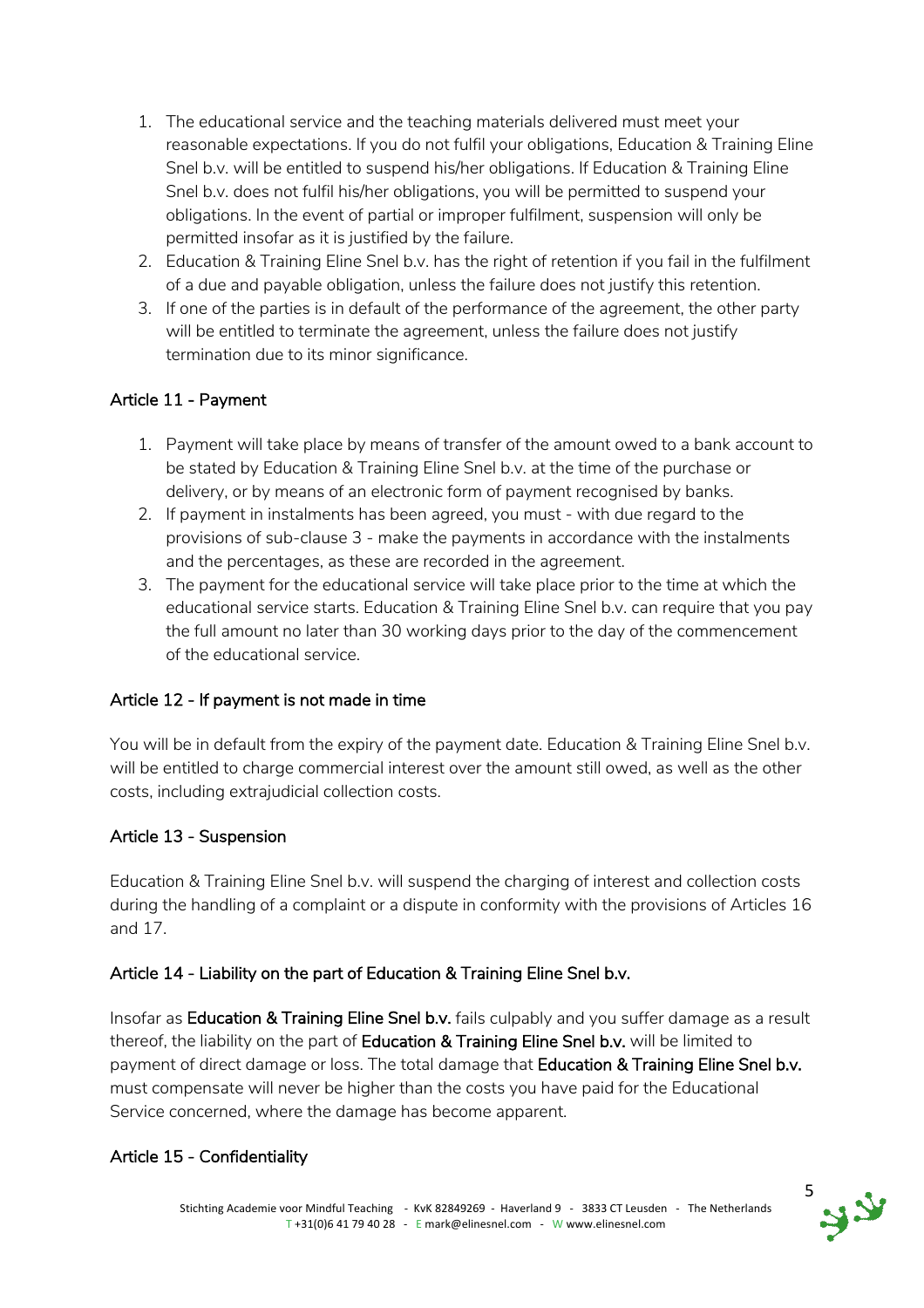The information you provide to Education & Training Eline Snel b.v., his/her personnel and/or persons who work for him/her, will be treated confidentially. Education & Training Eline Snel b.v. will comply with the applicable privacy legislation.

# Article 16 – Questions & Complaints

It is the intention of Education & Training Eline Snel b.v. to answer a question or complaint as soon as possible and to full satisfaction

## Article 17 – Dispute Settlement

- 1. The agreement is governed by the law of the Netherlands, unless on the basis of imperative provisions, the law of another country applies.
- 2. You and Education & Training Eline Snel will seek to resolve any dispute by mutual agreement. If this is unsuccessful, parties can submit the dispute to the competent court.
- 3. NRTO Trainers must comply with the NRTO Code of Conduct profession and business. The NRTO promotes compliance with these general terms and conditions, as well as the Code of Conduct, in that complaints can be investigated and, if infringements are established, measures can be taken. If you are of the opinion that the NRTO Trainer has not complied with the aforesaid rules of the NRTO, you can submit your complaint to the Commission for Quality Control. The client can address a complaint in writing to that Commission for the attention of the administrative office of the NRTO.

## Article 18 – Additional Agreements

In addition to the provisions of these General Terms and Conditions, the Trainer can make additional arrangements with you regarding (inter alia):

- determining the target group;
- conditions for participation, such as the voluntary nature of participation;
- determining the learning needs;
- the training subject;
- the manner of working;
- the materials and/or technical auxiliary materials to be used;
- the realistic value with regard to the training expectations;
- the choice of the trainers to be deployed by the entrepreneur and the
- client and the appointment of any project leader;
- the role of the trainer(s);
- an indication of the duration of the course and any phasing;
- the manner of evaluation of the course;
- any subsequent discussion:
- the estimated cost;
- the costs relating to training materials:
- the travel and accommodation costs for the trainer;